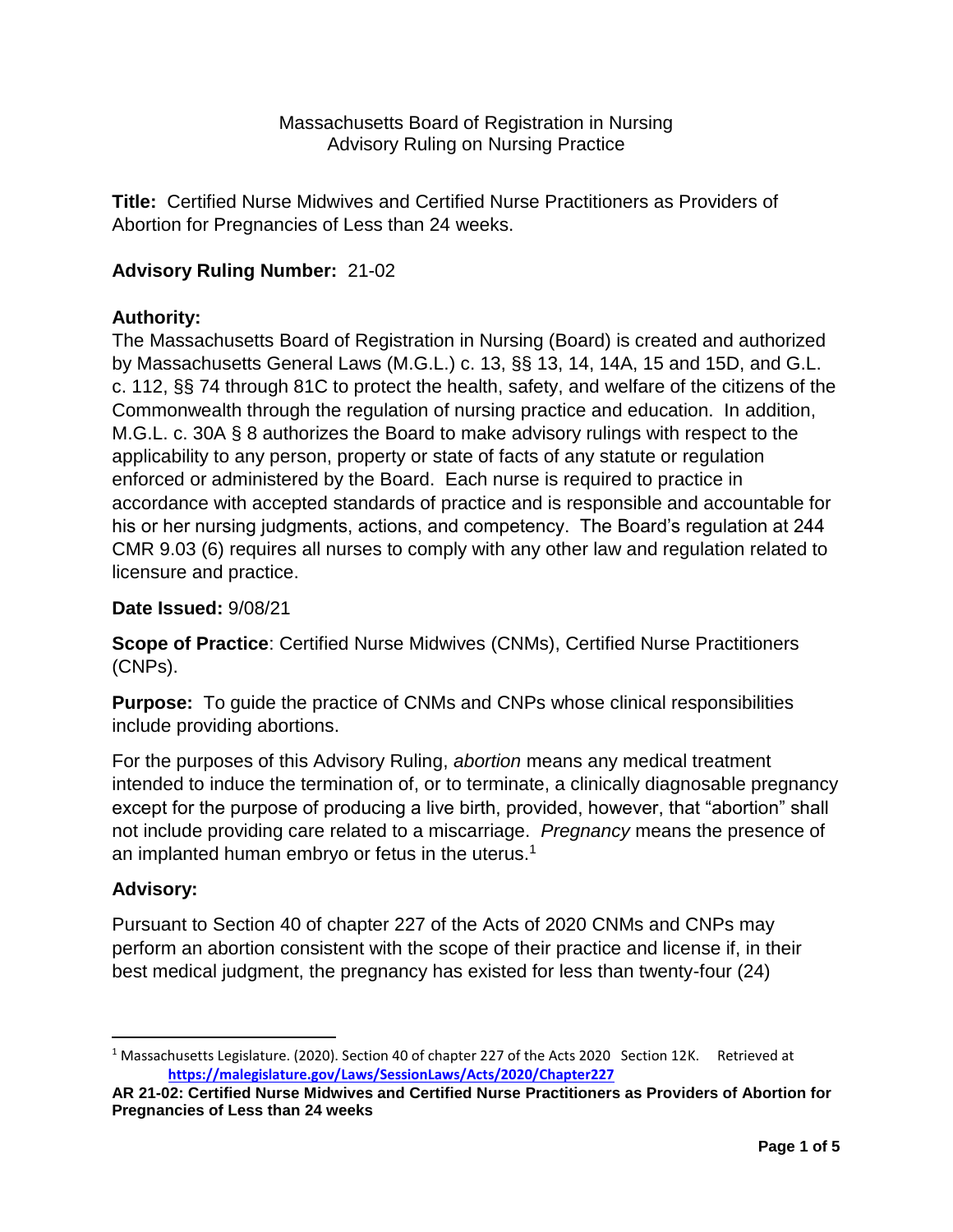weeks.<sup>1</sup> If a pregnancy has existed for twenty-four (24) weeks or more, no abortion may be performed except by a physician.<sup>2</sup>

Both CNMs and CNPs pursuant to 244 CMR 4.06 (2) (a) and (3) (a) will only practice in the clinical category(s) for which they have attained and maintained certification. They may attain additional competencies consistent with the scope and standards of their practice and is reflective of the accepted professional standards established by a Board recognized national organization for CNM and CNP practice.<sup>2</sup> CNMs and CNPs will assume only those duties and responsibilities within their scope of practice and for which they have acquired and maintained necessary knowledge, skills and abilities to competently perform an abortion for pregnancies of less than 24 weeks.

It is the Board's position that CNMs and CNPs who successfully complete competencybased training for providers of abortion and maintain authenticated records of the process used to achieve the necessary knowledge, skills and ongoing competency may provide abortion services for pregnancies less than 24 weeks. It is not within CNMs or CNPs scope of practice to perform an abortion for a pregnancy greater than 24 weeks.<sup>3</sup>

An abortion shall not be performed unless the written informed consent of the proper person has been obtained except in an emergency requiring immediate action. If the patient less than sixteen (16) years of age has not married and if the patient is unable to obtain the consent of one (1) of their parents or one (1) of their guardians, or if they elect not to seek the consent of a parent or a guardian, or in the case of incest, a judge of the superior court shall authorize a CNM or CNP to perform the abortion.<sup>4</sup>

The consent form and any other forms, transcript of evidence or written findings or conclusions of a court shall be confidential and shall not be released to any other person except by the patient's written informed consent or by a proper judicial order, other than to the patient themselves.<sup>5</sup>

# **Required Standardized Procedures**:

Procedures are required for obtaining medical consultation, collaboration, and referral related to abortion procedure and methods for periodic review of provisions of the standardized procedures<sup>6</sup>

<sup>5</sup> Ibid

 $\overline{a}$ 

<sup>&</sup>lt;sup>2</sup> Massachusetts Board of Registration in Nursing. 244 CMR 4.06 (2) (a). Advanced practice registered nursing. Retrieved at [244 CMR 4.00: Advanced practice registered nursing | Mass.gov](https://www.mass.gov/regulations/244-CMR-400-advanced-practice-registered-nursing)

<sup>&</sup>lt;sup>3</sup> Massachusetts Legislature. (2020). Section 40 of chapter 227 of the Acts 2020 Section 12N. Retrieved at **<https://malegislature.gov/Laws/SessionLaws/Acts/2020/Chapter227>**

<sup>&</sup>lt;sup>44</sup> Massachusetts Legislature. (2020). Section 40 of chapter 227 of the Acts 2020, Section 12R. Retrieved at **<https://malegislature.gov/Laws/SessionLaws/Acts/2020/Chapter227>**

<sup>6</sup> American College of Nurse Midwives. (rev. 2015). Position Statement: Expansion of midwifery practice and skills beyond basic core competencies. Retrieved a[t Expansion-of-Midwifery-Practice-June-2015.pdf](https://www.midwife.org/acnm/files/ACNMLibraryData/UPLOADFILENAME/000000000066/Expansion-of-Midwifery-Practice-June-2015.pdf)

**AR 21-02: Certified Nurse Midwives and Certified Nurse Practitioners as Providers of Abortion for Pregnancies of Less than 24 weeks**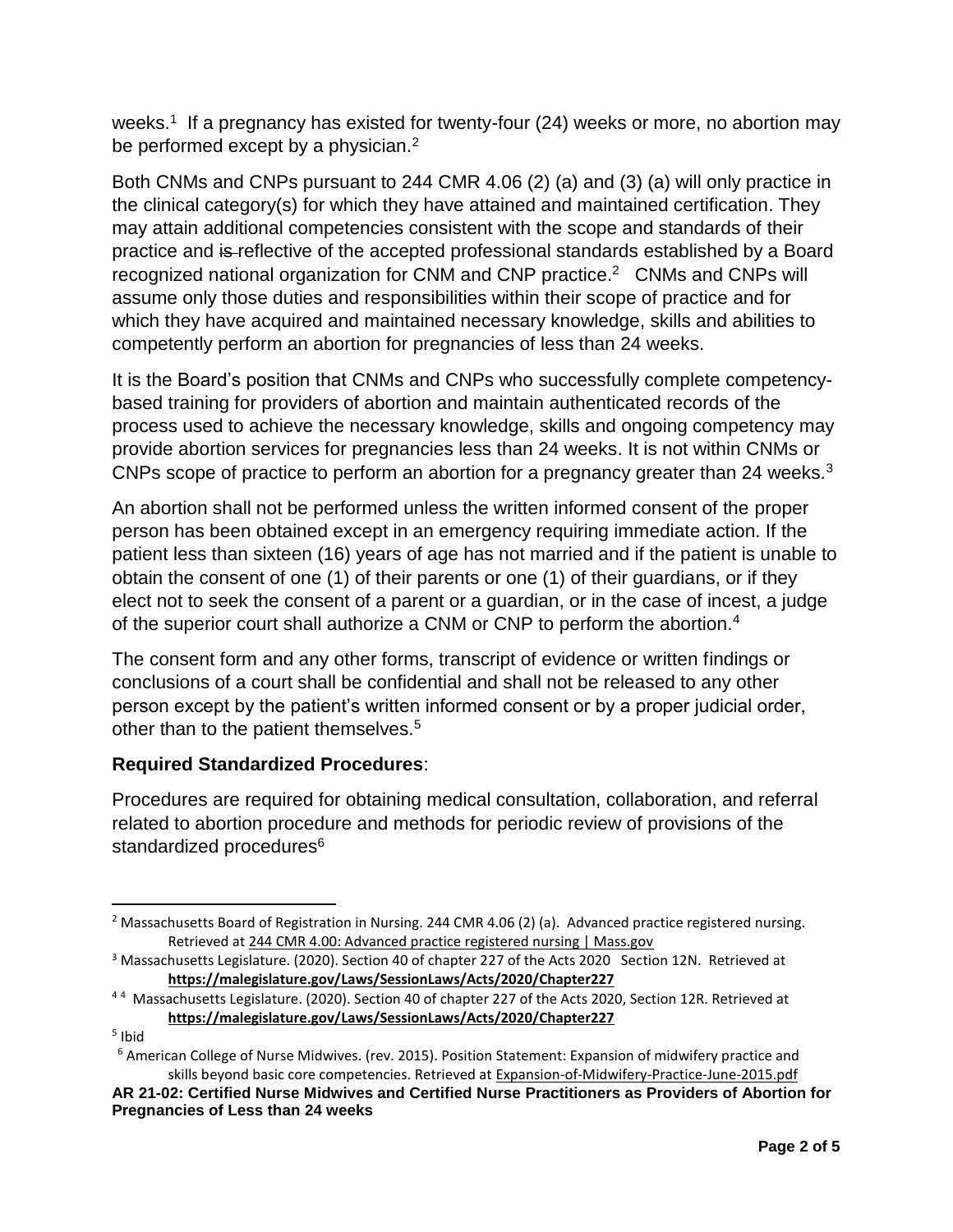# **Competence Acquisition:**

An acceptable competency training program shall have minimum content which includes reading materials and clinical competencies as a framework for competency attainment.<sup>7</sup> For the purposes of this advisory ruling, competencies are categorized as general, pre-procedure phase, intra-procedure phase, post-procedure phase as well as competencies related to medication abortion. A mechanism is to be in place to maintain competency. It is the responsibility of each CNM or CNP to maintain records of competency-based training and submit evidence to the Board upon request.

The nurse in the management role must ensure the availability of sufficient resources to provide for safe implementation, including, but not limited to organizational policies that provide for:

- Protocols for assessing and documentation of the advanced education and validation for the CNM or CNP initial and continued competency for each activity;
- Protocols for provision of clear, complete and culturally appropriate informed consent.

#### *General Competencies:*

General Competencies include, but are not limited to:

- Knowledge of anatomy, physiology and pathophysiology.
- Knowledge of operative techniques related to manual vacuum aspiration (MVA).
- Recognize and appropriately reacting to emergency situations.
- Recognize safety hazards and initiate appropriate preventive and corrective action.
- Adhere to standard precautions and to principles of asepsis and infection control and would not place self, patient or others at risk for infectious disease transmissions.
- Ensure documentation is complete, accurate and legible in all records required by federal and state law.

# *Pre-procedure phase competencies:*

 $\overline{\phantom{a}}$ 

Pre-procedure phase competencies for the management of patients in collaboration with other health care providers include, but are not limited to:

- Requirements for written informed consent.
- Communication with other healthcare providers about the patient's plan of care.

<sup>7</sup> Goodman, S. & Flaxman, G. (2020). *TEACH Early Abortion Training Curriculum*. 6th edition. Retrieved at [Early Abortion Training Curriculum | TEACH \(teachtraining.org\)](https://www.teachtraining.org/training-tools/early-abortion-training-workbook/)

**AR 21-02: Certified Nurse Midwives and Certified Nurse Practitioners as Providers of Abortion for Pregnancies of Less than 24 weeks**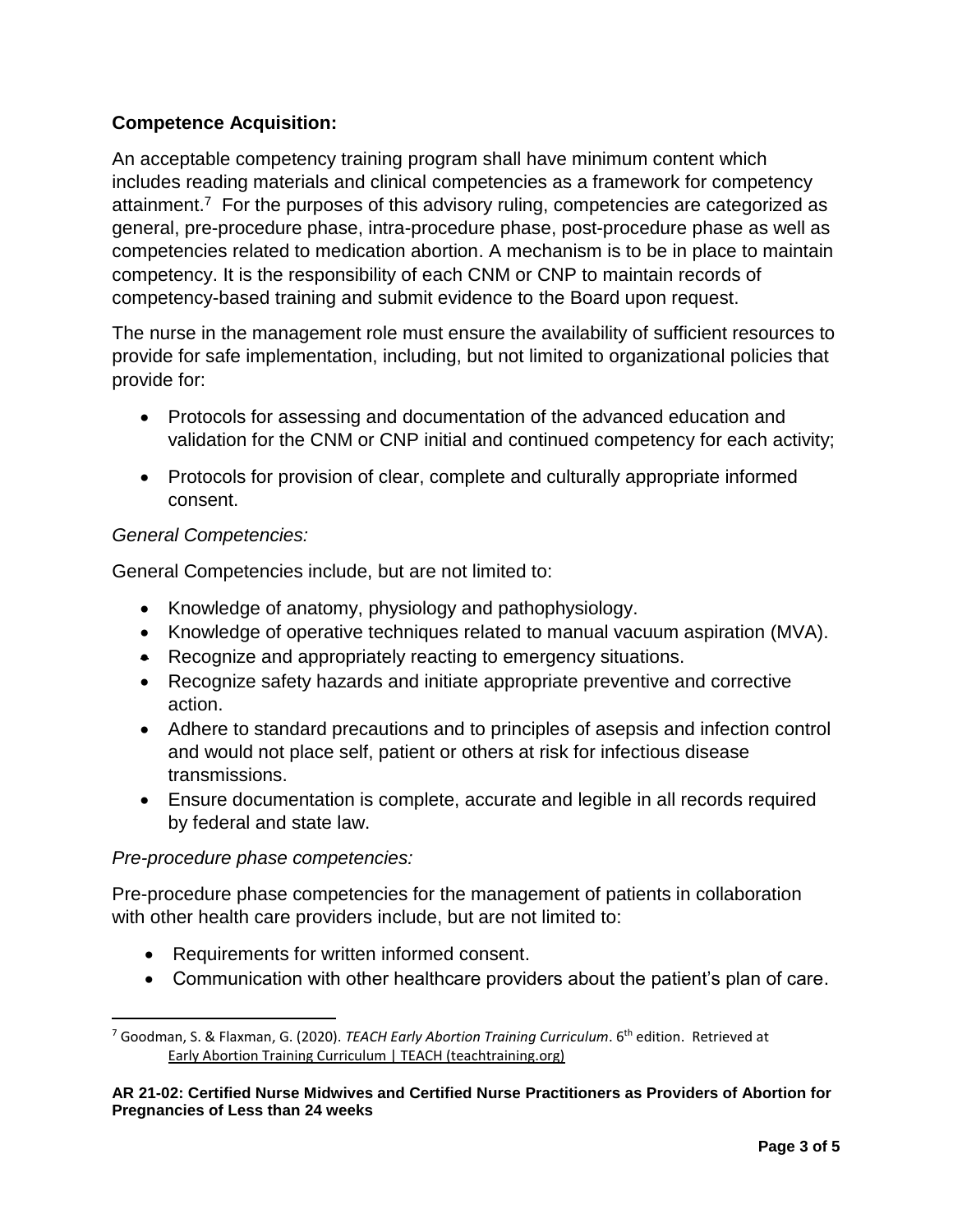- Patient counseling, including the care of transgender patients.
- Pregnancy testing.
- Medical History including the pertinent co-morbidities requiring treatment before the procedure.
- Early pregnancy ultrasound.
- Pelvic exam or uterine sizing and position.
- Discussion of viable, non-viable and ectopic pregnancies.

## *Procedure phase competencies:*

- Pain management and medications.
- Manual vacuum aspiration procedure.
- Management of complications: minor, major, immediate, delayed.

#### *Post-procedure competencies:*

- Recovery procedures.
- Aftercare instructions and precautions.
- Contraception.

#### *Medication Abortion Competencies*

- Review of various regimens.
- Counseling, patient information and patient selection.
- Provision of regimen and patient information.
- Review of follow up care to assess completion of abortion.

# **References**

 $\overline{\phantom{a}}$ 

- American Association of Nurse Practitioners. (2019). Scope of Practice for Nurse Practitioners. Retrieved at [Scope of Practice for Nurse Practitioners \(aanp.org\)](https://www.aanp.org/advocacy/advocacy-resource/position-statements/scope-of-practice-for-nurse-practitioners)
- American College of Nurse Midwives. (2015). Position Statement: Expansion of midwifery practice and skills beyond basic core competencies. Retrieved at [Expansion-of-Midwifery-Practice-June-2015.pdf](file:///C:/Users/pmcnamee/Documents/Abortion%20Law/Expansion-of-Midwifery-Practice-June-2015.pdf)

American College of Nurse Midwives. (2019). Position Statement: Midwives as abortion providers. Retrieved at [PS-Midwives-as-Abortion-Providers-FINAL-August-](file:///C:/Users/pmcnamee/Documents/Abortion%20Law/PS-Midwives-as-Abortion-Providers-FINAL-August-2019.pdf)[2019.pdf](file:///C:/Users/pmcnamee/Documents/Abortion%20Law/PS-Midwives-as-Abortion-Providers-FINAL-August-2019.pdf)

Goodman, S. & Flaxman, G. (2020). *TEACH Early Abortion Training Curriculum*. 6th edition. Retrieved at Early Abortion Training Curriculum | TEACH [\(teachtraining.org\)](https://www.teachtraining.org/training-tools/early-abortion-training-workbook/)

National Association of Nurse Practitioners in Women's Health. (2020). White Paper:

#### **AR 21-02: Certified Nurse Midwives and Certified Nurse Practitioners as Providers of Abortion for Pregnancies of Less than 24 weeks**